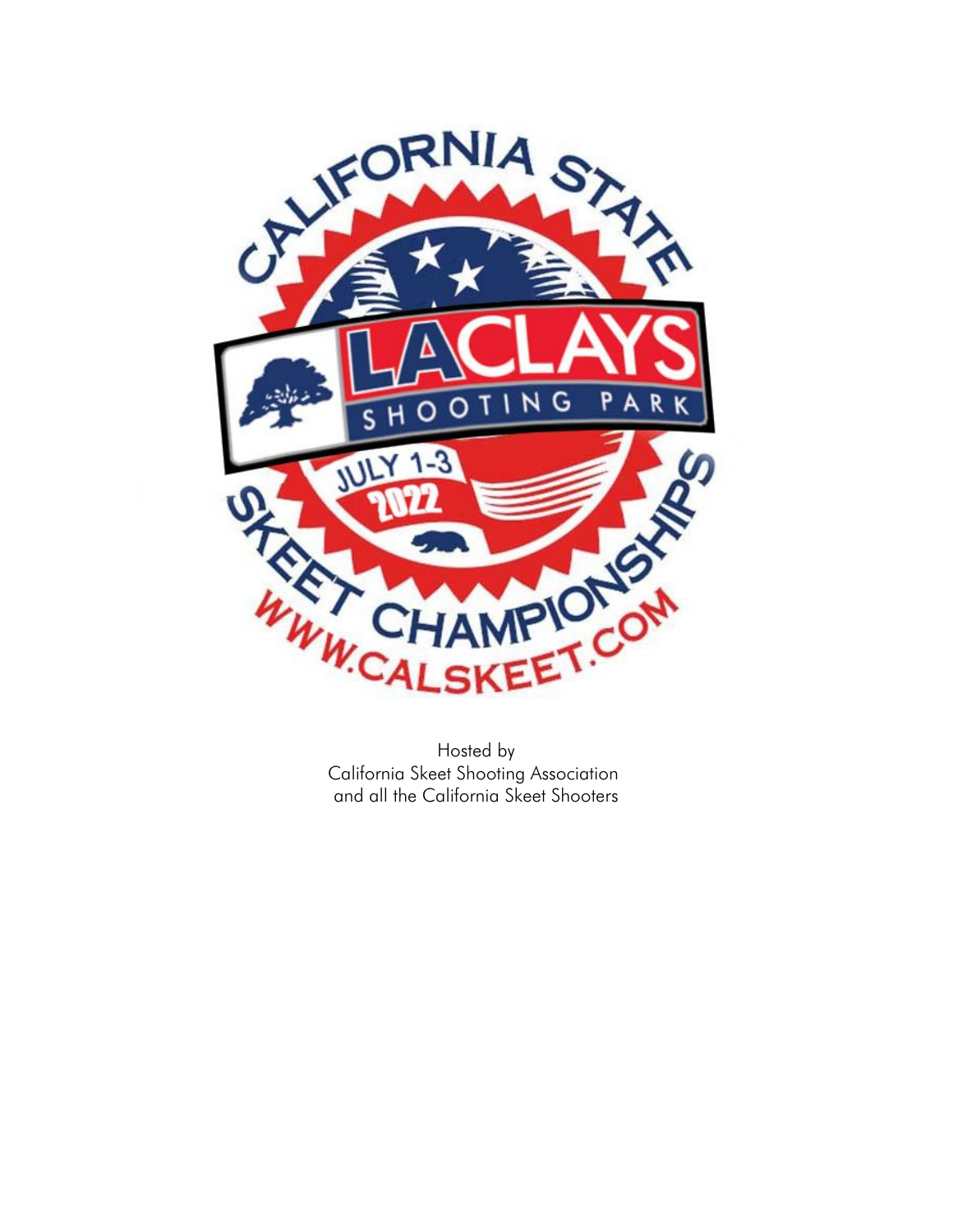#### WELCOME SHOOTERS TO THE 2022 CALIFORNIA STATE SKEET CHAMPIONSHIPS HELD AT LA CLAYS IN EL MONTE

I would like to welcome you and your families to the State Shoot at L.A. Clays. I would also like to take this time to thank my board of directors and the staff at L. A. Clays for all the hard work they have put in to ensure that you, the shooters, have a great State Shoot.

This year's CSSA board has voted to induct Tina Stephens into the California State Hall of Fame. Congratulations! In addition to the HOF Induction, the ceremonies will also include the California State Teams awards. The banquet will be held on the Saturday night of the shoot. Please register early so you are assured a seat.

As in the past, each lady shooter will be eligible for a credit at \$25.00 per gun up to \$125.00 credit for five guns. The credit will be applied at registration. Juniors and Sub-Juniors can also have their gun fees paid by CSSA.

Lastly, during the last year several of our long time shooters have passed away and many shooters and friends are having health issues. I'd like to express my condolences to families that have lost their loved ones. Our thoughts are with our friends struggling with health issues, we hope to see them back shooting again soon.

I hope I see you at the shoot and the Hall Of Fame Dinner. Good luck and have fun!!

Keith Phelps, President CSSA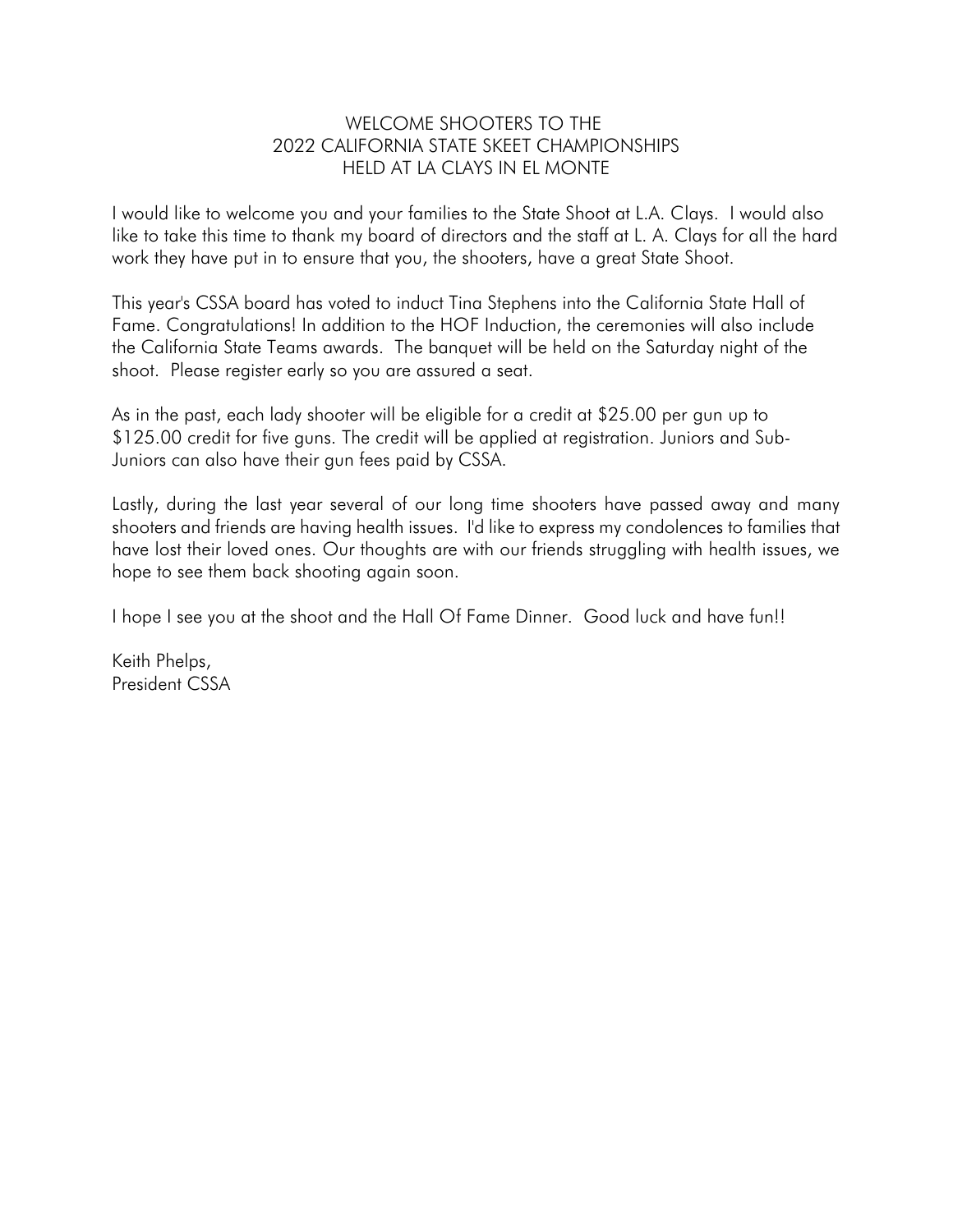## SPECIAL EVENTS \*\*Drawing for 2023 State Shoot Entry Fees\*\*

# 2023 STATE BOARD

Positions on the State Board are open to any resident of California who has shot 100 registered targets during the past 12 months. A letter of intent or petition must be delivered to Tina Stephens before the last day of the state shoot. If you will not be attending the state shoot and still wish to be considered by the nominating committee, please mail your letter of intent or petition to:

Tina Stephens 767 Hudson Ave Costa Mesa, CA 92626

Please postmark your letter of intent *no later than June 15, 2022* to ensure your request can be delivered to the National Directors at the state shoot. A letter of intent or petition is available on the website or by contacting a board member.

#### PRACTICE AND AMMUNITION

Practice will be available Thursday thru Sunday starting at 9:00 am. Practice rounds will be at \$8.00/round for participants only.

#### AWARDS AND PAYOUTS

Awards must be picked up at the shoot. Any awards left after the shoot will be mailed to the winner COD, one time. Awards returned are forfeited. Money winnings will be paid by check within two weeks after the shoot.

#### GENERAL MEMBERSHIP MEETING

A general membership meeting will be held *Friday night*.

### SHOOT INFORMATION

NSSA rules apply to this shoot. CSSA reserves the right to modify this program without recourse or protest. Notices of any changes will be posted prior to the event. The shoot scoreboard is for shooter information only. Official scores and winners will be maintained on the shoot computer. A Protest Committee will be appointed and NSSA protest rules apply. Participants and spectators recognize the exposure to potential injury associated with shotgun sports and assume all risks of accidents while attending this tournament.

### SUB-JUNIOR AND JUNIOR SHOOTERS

Juniors and Sub-Juniors can have their basic entry fees paid by CSSA. Submit your request in an email to [tmsgkb@aol.com](mailto:tmsgkb@aol.com) Only the 5 gun events fees will be paid, HOA and all purses & options are the shooters responsibility.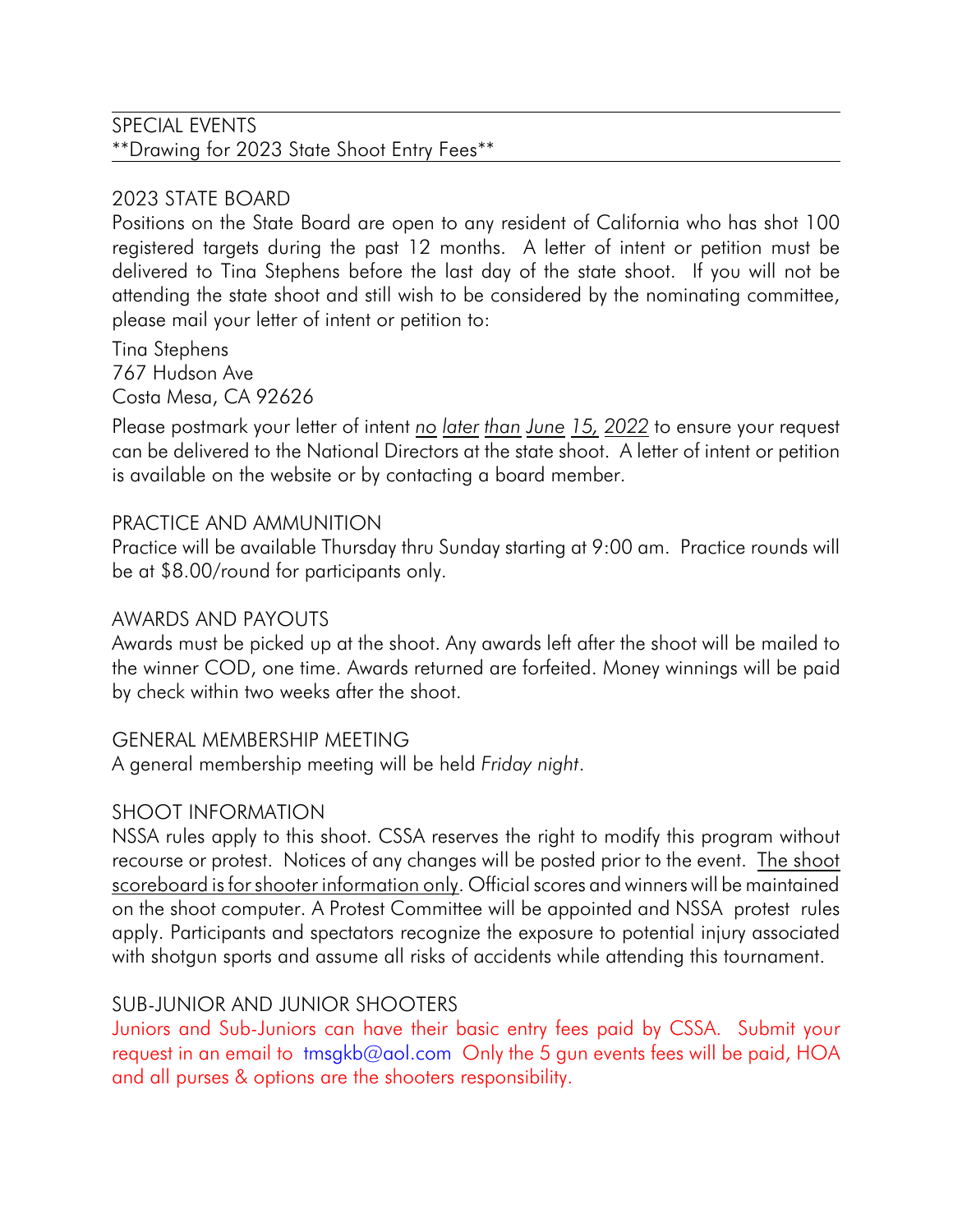# HALL OF FAME INDUCTEE: TINA STEPHENS

HALL OF FAME DINNER \$20 per person

Time: 7:00 pm, Saturday July 2nd. Tickets must be purchased by noon on Saturday. Family and Friends are welcome. Following dinner, CSSA will present the Hall of Fame Inductions and California State Teams. The dinner will be held at the The Doubletree hotel. Mark your ticket order on the registration form to ensure your spot at the banquet.

Pacific Sporting Arms has donated the wine bar sat the Hall of Fame Dinner.

### SHOOT-OFF POLICY

All shoot-offs will be doubles at stations 3, 4, & 5, miss and out by station. Concurrent events will be shot-off concurrently whenever possible. Team events will be shot-off separately. Shoot-offs will be announced with no less than a five-minute call. Any shooter missing his or her shoot-off is considered a "No-Show" and forfeits any winnings.

### SHOOTER CLASSIFICATION

NSSA rules will be followed. It is the SHOOTERS sole responsibility to ensure that their classifications are accurate during registration. Each shooter will receive a printout of their classes and events entered when registration is completed. Changes or errors MUST be brought to the attention of the shoot management at the time of registration. Any improperly classed shooter forfeits all awards and money winnings for that event(s). HOA/HAA classification cannot be lower than the shooters lowest gun classification.

### REFUNDS AND EVENT ENTRIES

Deposit refunds will be made upon written request up to June10th, 2022. No refunds of any event entry fees will be made once the event has started. "No Show – No Notification" will forfeit all deposit money. Emergency situations will be considered on a case-by-case basis.

### SHOOTING TIMES

*Each squad is limited to 1hr. & 30 mins. & 1hr & 15 mins. for DOUBLES.* All squads are to report to their assigned fields at least *20 minutes prior* to their scheduled event time. Start early if possible. No event will be shot out of rotation; no shooter will be allowed to shoot back-to-back times.

T-SHIRTS: 100% cotton T-Shirts will be sold at \$25.00 each Ladies sizes are also available Please mark your order on the registration form.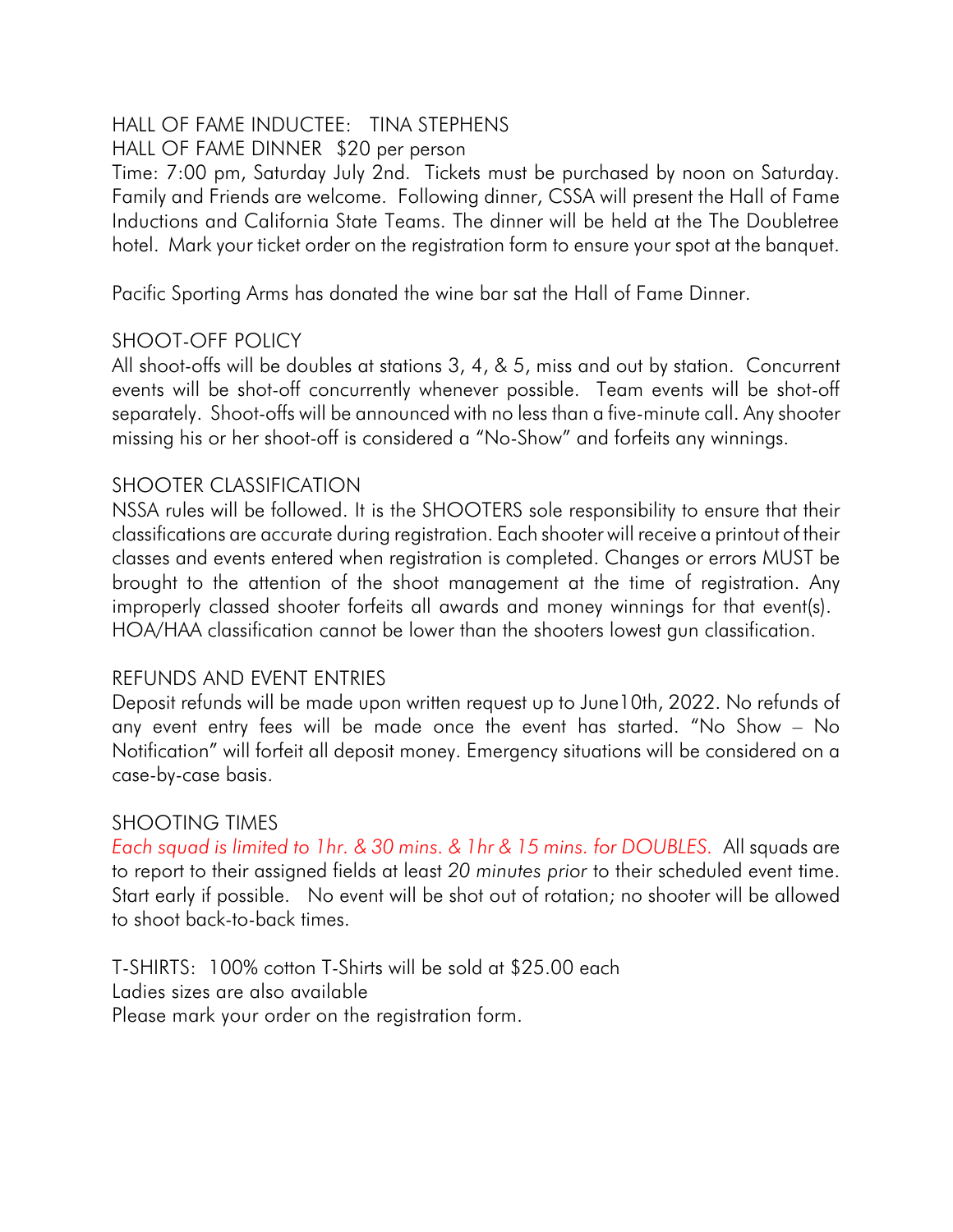Host Club L. A. CLAYS 831 Rosemead Blvd. South El Monte, CA 91733 626.427.0606

#### DIRECTIONS

Take the 60 freeway to El Monte. Turn South on Rosemead Blvd. L. A. Clays is the first right turn.

## RV RESERVATIONS

RV Parking Available at the Club at \$35 to \$40 per night Contact: Ryan at 626.427.0606

## NEARBY LODGING

Ramada Hotel, 1089 Santa Anita Ave, South El Monte, CA; 626.350.9588 Starlight Inn, 1220 Durfee Ave, South El Monte, CA; 626.575.8586 Motel 6, 1228 N. Durfee Ave, South El Monte, CA; 626.579.4490 Le Blanc Inn, 11652 Garvey Ave, El Monte, CA; 626.448.6228 Fairfield Inn, 705 San Gabriel Blvd, Rosemead, CA; 323.726.1111 Double Tree Hotel, 888 Montebello Blvd, Rosemead, CA; 323.722.8800

# ATTENTION CALIFORNIA LADY SHOOTERS

This year CSSA will be reimbursing lady shooters twenty-five dollars per event shot at the State shoot. This includes doubles for a maximum payout of \$125.00 for the tournament. You do not have to shoot all events to qualify for reimbursement. The adjustment will be made at registration.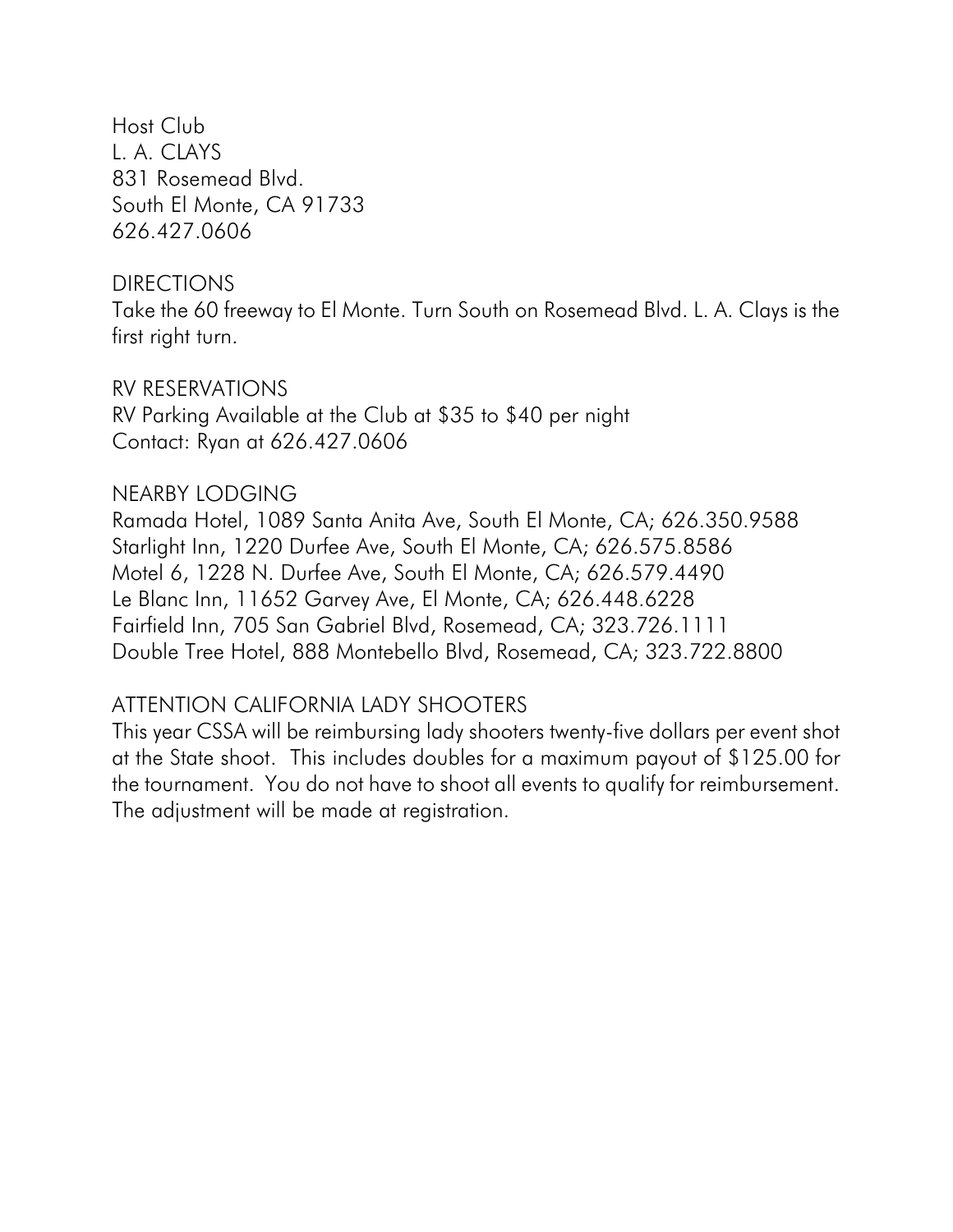Map to LA CLAYS

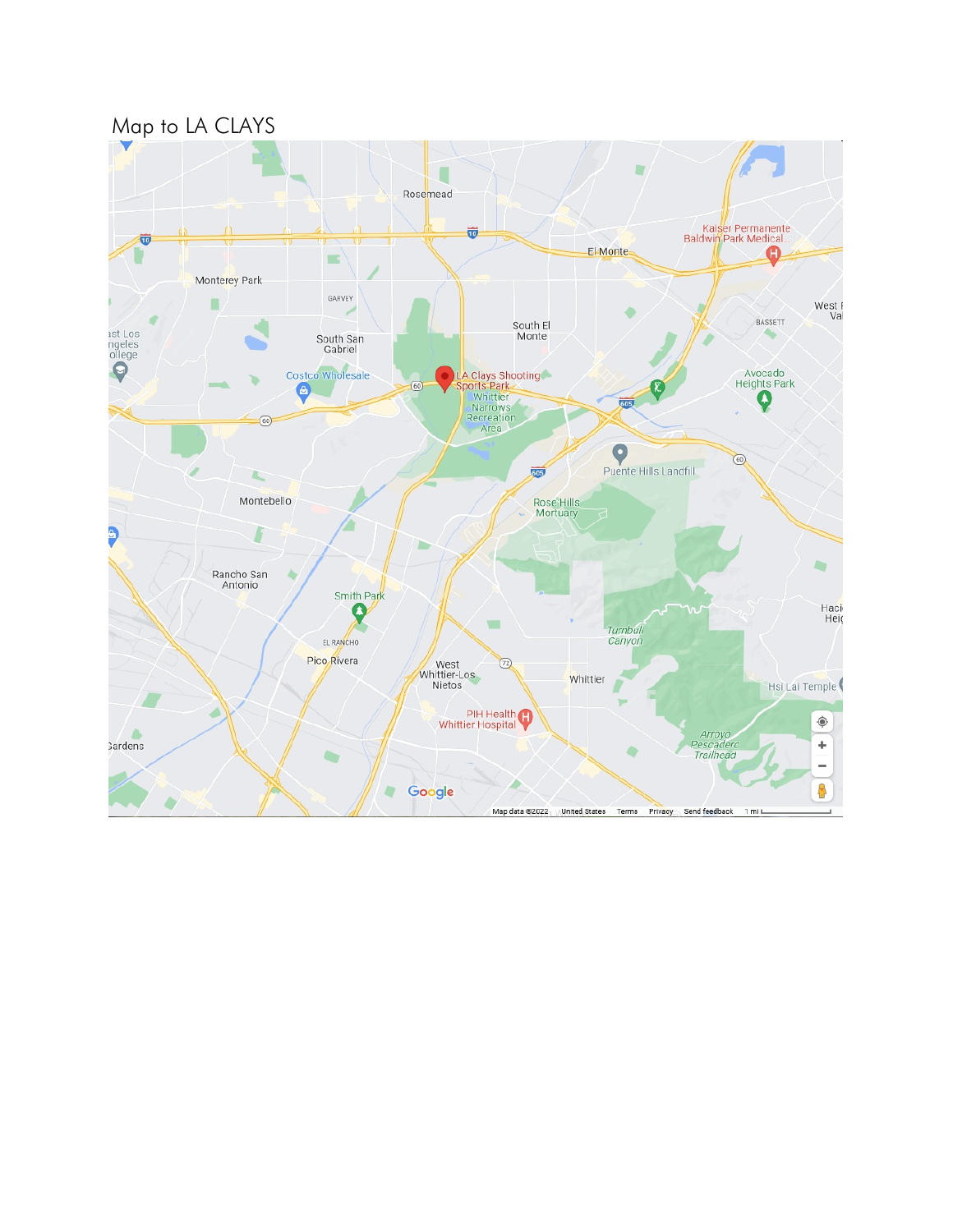|                                                                                                                                                                                                                                                                     |                     | <b>SCHEDULE OF EVENTS</b>    |                                                                                                           |
|---------------------------------------------------------------------------------------------------------------------------------------------------------------------------------------------------------------------------------------------------------------------|---------------------|------------------------------|-----------------------------------------------------------------------------------------------------------|
| EVENT <sub>1</sub><br>DOUBLES CHAMPIONSHIP<br>Classes AAA - D                                                                                                                                                                                                       |                     | <b>FRIDAY</b><br>50 Pair     | \$70                                                                                                      |
| Awards: \$4.00 to Champ, R-Up & R-up 3 <sup>rd</sup> ; 50/30/20 split<br>\$6.00 to class split the same as class purse.                                                                                                                                             |                     |                              |                                                                                                           |
| EVENT <sub>2</sub><br><b>12 GAUGE CHAMPIONSHIP</b><br>Classes AAA - E                                                                                                                                                                                               |                     | SATURDAY<br>100 Targets      | \$70                                                                                                      |
| EVENT <sub>3</sub><br><b>20 GAUGE CHAMPIONSHIP</b><br>Classes AAA - D                                                                                                                                                                                               |                     | SATURDAY<br>100 Targets      | \$70                                                                                                      |
| EVENT <sub>4</sub><br><b>28 GAUGE CHAMPIONSHIP</b><br>Classes AAA - D                                                                                                                                                                                               |                     | <b>SUNDAY</b><br>100 Targets | \$70                                                                                                      |
| EVENT <sub>5</sub><br>410 BORE CHAMPIONSHIP<br>Classes AAA - D                                                                                                                                                                                                      |                     | <b>SUNDAY</b><br>100 Targets | \$70                                                                                                      |
| EVENT 6<br><b>HOA CHAMPIONSHIP</b><br>Classes AAA - E<br>Mandatory Entry for All 4 gun shooters                                                                                                                                                                     | <b>HIGH OVERALL</b> | 400 Targets                  | \$15                                                                                                      |
| EVENT 2 THROUGH 6 AWARDS<br>HOA CH, R-Up $\&$ 3 <sup>rd</sup><br>4 guns CH, R-Up & 3 <sup>rd</sup> Plus Class First<br>Class 2 <sup>nd</sup> & 3 <sup>rd</sup><br>LADY Champ & R-Up Champ in HOA<br>JR & SJ Champ in HOA<br>Rookie in HOA                           |                     |                              | <b>Custom Prizes</b><br><b>Buckles</b><br>Medallions<br><b>Buckles</b><br><b>Buckles</b><br><b>Buckle</b> |
| EVENT <sub>7</sub><br><b>HAA CHAMPIONSHIP</b><br>There is a purse only for this event and you must play to win.<br>Classes AAA - E<br>Awards: \$4.00 to Champ, Runner-up & 3 <sup>rd</sup> ; 50/30/20 split.<br>\$6.00 to class split same as optional class purse. | HIGH ALL AROUND     | 500 Targets                  | \$10                                                                                                      |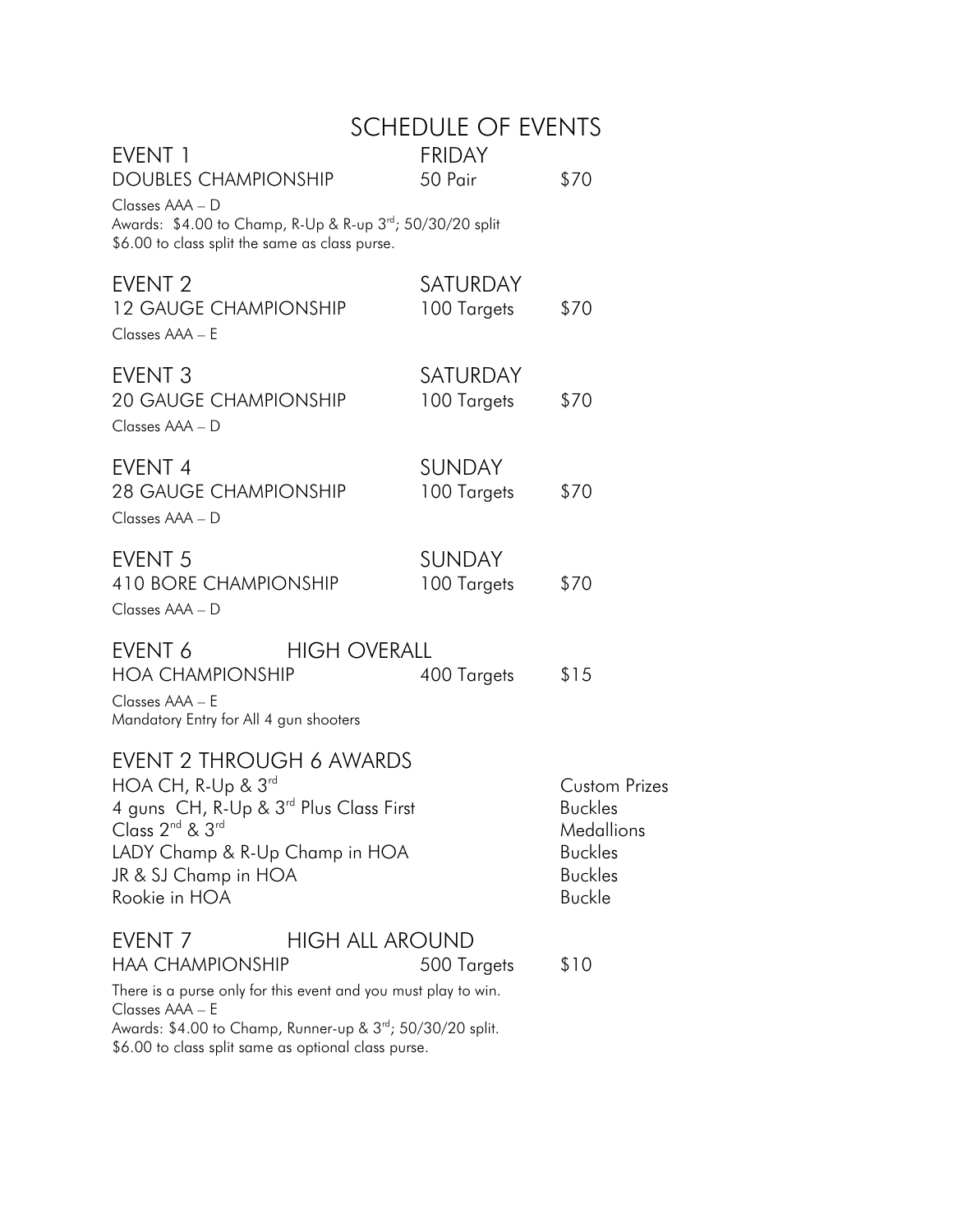| OPTIONAL CLASS PURSE per event                                                                                                                                                   | \$10   |
|----------------------------------------------------------------------------------------------------------------------------------------------------------------------------------|--------|
| Events $1 - 7$ . All money returned to class.<br>$1 - 8$ entries<br>100%<br>$9 - 15$ entries<br>60%/40%<br>50%/30%/20%<br>$16+$ entries<br>Split - Ties Divide - High Gun System |        |
| OKLAHOMA OPTIONS per event                                                                                                                                                       | \$15   |
| Events $1 - 6$ . All money returned to class.<br>Ties Divide - High Gun System                                                                                                   |        |
| <b>CHAMPION OF CHAMPIONS</b>                                                                                                                                                     | \$10   |
| Last Round Events $2 - 5$ . All money returned to class.<br>Divided same as Optional Class Purse.                                                                                |        |
| TWO MAN TEAM per person per event                                                                                                                                                | \$5    |
| Events $1 - 6$ . All money returned to group.<br>100%<br>$1 - 8$ entries<br>60%/40%<br>$9 - 15$ entries                                                                          |        |
| FIVE MAN TEAM per person per event                                                                                                                                               | \$5    |
| Events $1 - 6$ . All money returned to group.<br>100%<br>Group Champion                                                                                                          |        |
| Teams are not required to shoot on the same squad.                                                                                                                               |        |
| <b>CONCURRENT EVENTS per event</b>                                                                                                                                               | No Fee |
| Events $1 - 6$ .<br>Champion - Runner-Up - Third - Class First<br>Awards: Honors Only                                                                                            |        |
| ALL CONCURRENT AND TEAM EVENTS WILL HAVE ONE GROUP.                                                                                                                              |        |
| ENTRY FEES INCLUDE NSSA FEES.                                                                                                                                                    |        |

EAR AND EYE PROTECTION IS REQUIRED FOR ALL SHOOTERS.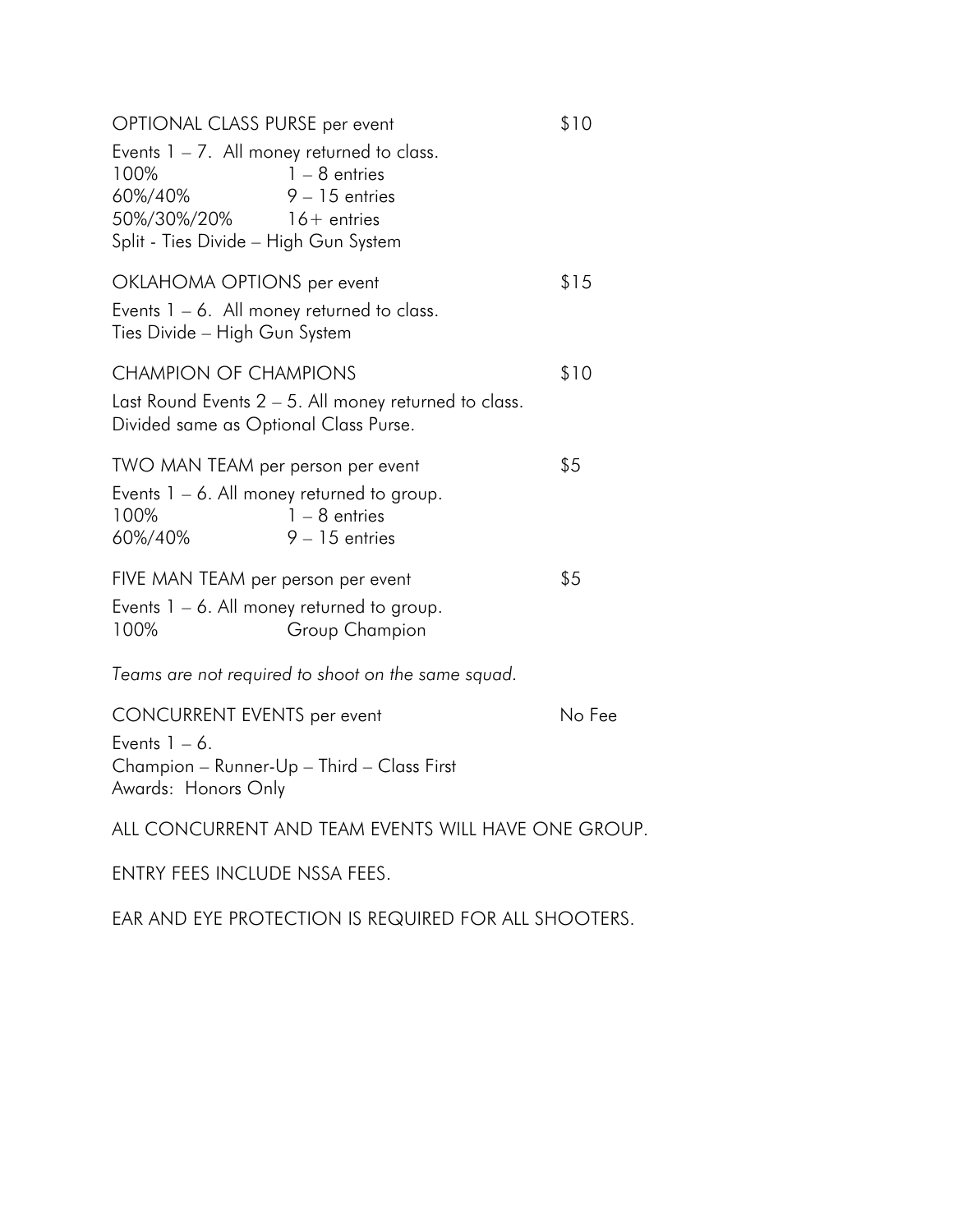# REGISTRATION

Enter 3 choices for Doubles and Main Events Rotation. Anyone entering less than all 4 guns please indicate on the entry form. 4 gun shooters will be given preference.

You may pre-register by US Mail or on mySkeet. To ensure shooting together you must enroll in one envelope.

Please mark all Tee Shirt and Dinner items.

To register by U. S. Mail:

Mail this form; including deposit check (\$75 for Main Events plus \$25 for Doubles) for each participant to:

Kathy Allen P. O. Box 10657 Bakersfield, CA 93389 MAKE CHECKS PAYABLE TO: CSSA.

# CALIFORNIA SKEET CHAMPIONSHIPS JULY 1-3, 2022 ROTATION SCHEDULE

| Rotation | Event          |       | 2     | 3    |
|----------|----------------|-------|-------|------|
| Friday   | <b>Doubles</b> | 12:00 | 1:15  | 2:30 |
| Rotation | Event          |       |       |      |
| Saturday | 12             | 9:00  | 10:30 |      |
| Saturday | 20             | 12:30 | 2:00  |      |
| Sunday   | 28             | 10:30 | 9:00  |      |
| Sunday   | 410            | 2:00  | 12:30 |      |